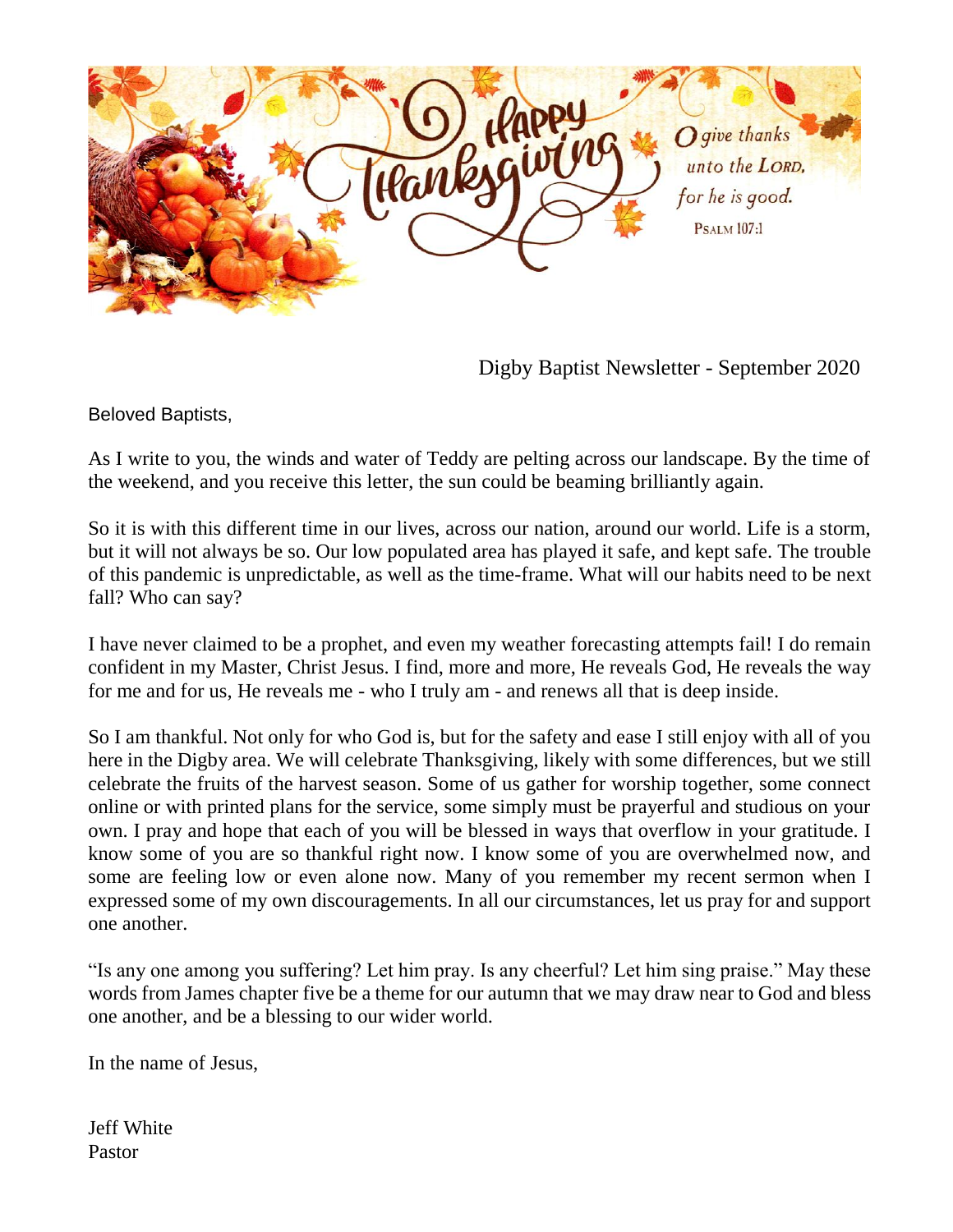Welcome to the Twenty Second edition of Digby Baptist's Newsletter!

A place for you to get more information on the events and occurrences that surround Digby Baptist. The next edition of our Newsletter comes out in winter 2020.

| Oct. 4   | Exodus 12 & 13   |                                  |
|----------|------------------|----------------------------------|
| Oct. 11  | Exodus 32:1-14   | <b>Thanksgiving Sunday</b>       |
| Oct. 18  | 1 Samuel $1 & 2$ |                                  |
| Oct. 25  | 2 Samuel 7:1-17  | Canadian Baptists of             |
|          |                  | <b>Atlantic Canada</b>           |
| Nov. $1$ | 1 Kings 17:1-16  | <b>Atlantic Baptist Women</b>    |
| Nov. $8$ | Jonah 1, 3, 4    |                                  |
| Nov. 15  | Isaiah $6:1-8$   |                                  |
| Nov. 22  | Jeremiah 36 & 31 |                                  |
| Nov. 29  | Daniel 6:6-27    | 1 <sup>st</sup> Sunday of Advent |
| Dec. $6$ | Joel 2           | $2nd$ Sunday of Advent           |
| Dec. 13  | Isaiah 61        | 3 <sup>rd</sup> Sunday of Advent |
| Dec. 20  | Luke 1:26-45     | 4 <sup>th</sup> Sunday of Advent |
| Dec. 24  | Luke 2:1-20      | Christmas Eve                    |
| Dec. 27  | Luke 2:21-38     | <b>First Sunday in Christmas</b> |

# **Sermon & Worship Schedule**

### **Sunday Morning Attendance For those who are curious about statistics**

| <b>July 2019</b>       | <b>August 2019</b>     | September 2019            |
|------------------------|------------------------|---------------------------|
| 7th<br>71              | $4^{\text{th}}$        | 1 st<br>51                |
| 14 <sup>th</sup><br>71 | 1 1 th<br>83           | <b>Qth</b><br>27          |
| $21^{st}$<br>49        | 18 <sup>th</sup><br>56 | $1.5$ <sup>th</sup><br>61 |
| 28 <sup>th</sup><br>58 | 25 <sup>th</sup><br>50 | 22 <sup>nd</sup><br>N/A   |
|                        |                        | 29 <sup>th</sup><br>N/A   |
| 62                     | 62                     | 46<br>Avg.                |

| <b>July 2020</b>       | <b>August 2020</b>     | September 2020                 |
|------------------------|------------------------|--------------------------------|
| $\leq$ th              | $\gamma$ nd<br>30      | $\mathsf{H}^{\text{th}}$<br>35 |
| 12 <sup>th</sup><br>39 | <b>Qth</b><br>΄) Δ     | 13 <sup>th</sup><br>43         |
| 19 <sup>th</sup><br>31 | $16^{\rm th}$<br>33    | 20 <sup>th</sup><br>35         |
| 26 <sup>th</sup><br>26 | 23 <sup>rd</sup><br>26 |                                |
| 32<br>Avg.             | 29                     | 38<br>Avg.                     |

### *Digby Baptist Church*

2 Mount Street P. O. Box 35, Digby, NS B0V 1A0 902-245-2113 [digbybaptist@gmail.com](mailto:digbybaptist@gmail.com) [www.digbybaptistchurch.ca](http://www.digbybaptistchurch.ca/)

#### **Pastor:** Jeff White

(In the Office Sunday through Thursday mornings) Church Study: 902-245-2113 Mobile: 902-250-0077 Email[: revjeffwhite@gmail.com](../../../../../admin/AppData/Roaming/Microsoft/Word/revjeffwhite@gmail.com)

#### **Pastor Emeritus:**

Rev. Don Robertson

#### **Organist & Choir Director:** Cairine Robertson

**Music Assistant:** Margo Nesbitt

# **Church Secretary:**

Shelley Lewis Office: 902-245-2113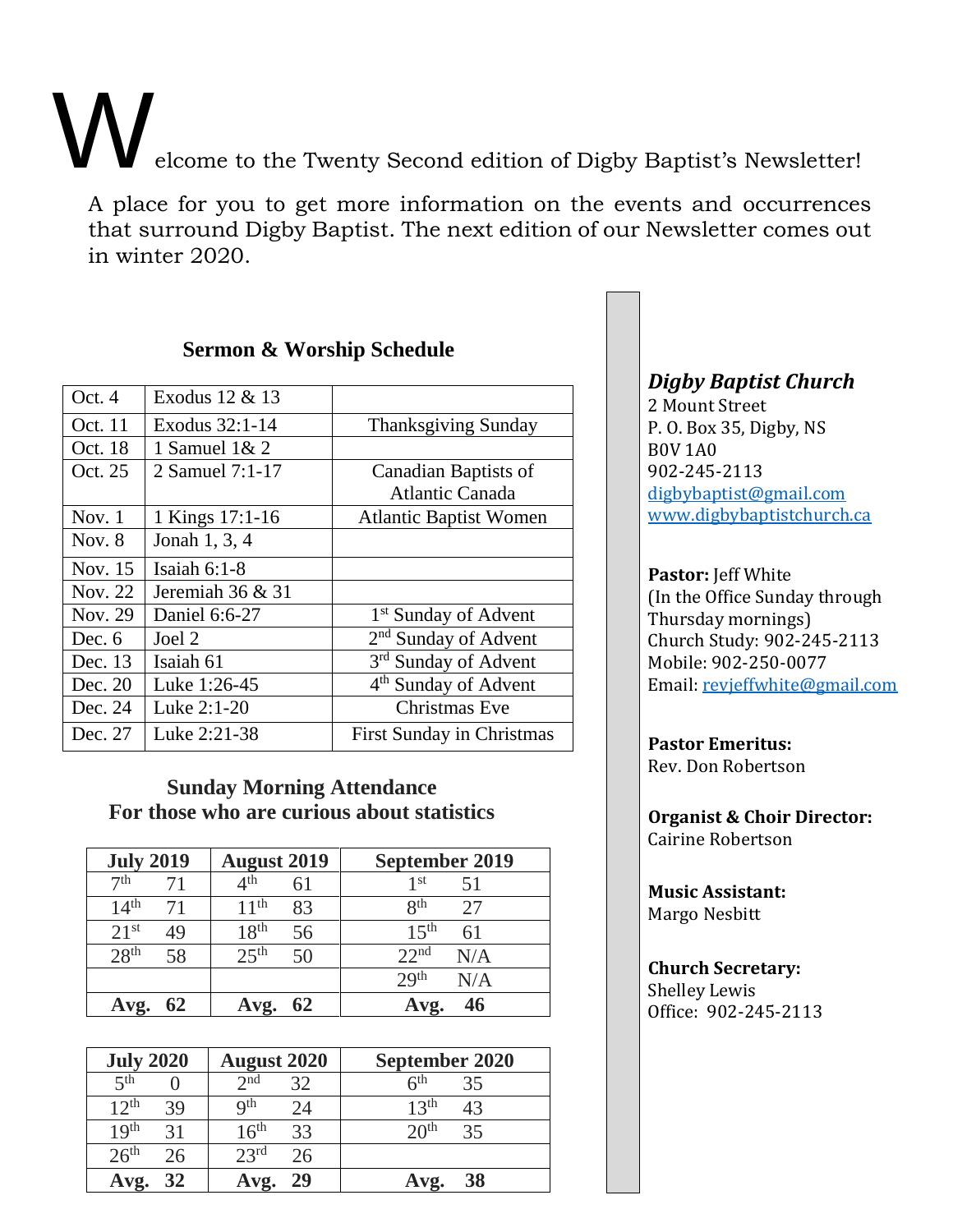Hello, Members and Friends,

I composed this extra letter to remind you of some communication possibilities we have in Digby Baptist Church this year. With far less in person meeting up, our interactions and sharing take special attention.

As you may know, video of parts of each **Sunday Service** are provided on our Church website, [www.digbybaptistchurch.ca](http://www.digbybaptistchurch.ca/) (not to be confused with our Facebook page.) The sermon gets recorded live on Sunday mornings, and posted soon after noon hour. You can also read through the sermon on the website, if you prefer. The Sunday **bulletin** is also posted there each week, on the day it goes to print (usually Friday). As always, you can request that you get the bulletin emailed to you directly, instead of going to the website. Contact Shelley Lewis [digbybaptist@gmail.com](mailto:digbybaptist@gmail.com)

The Bulletin and sermon get emailed to **Tideview Terrace** staff, and a few of our folks who live there get a print out of these, early each week.

These quarterly **Newsletters** can be emailed to you also. You know me! As much as I like to publish things on paper, I like to save paper also - so you could just get the Newsletter emailed, and stop getting in on paper. Just let Shelley Lewis know in the office what you'd like.

Some people, who do not have computer access, and are not attending, get the paper bulletin and a **printout of the sermon** manuscript delivered to them on Sunday, by me or a neighbour. If you are not attending, and cannot access the online resources, do request to me, Jeff, that you get a paper delivery.

People ask about making **offerings**. We do receive them Sunday mornings in the box, as people enter and exit. Others of you drop off envelopes by entering the Hall when the building happens to be unlocked. This is usually when I am here in my Study, Sunday through Thursday mornings. Also, very soon we expect to be able to receive **e-transfers**  for offerings! If you are like me and put your offerings in just once a month, you might like to switch to e-transfers.

Other news is published in this Fall Newsletter. It will also be put on our Website, and you can read many of our past Newsletters there.

Pastor Jeff White